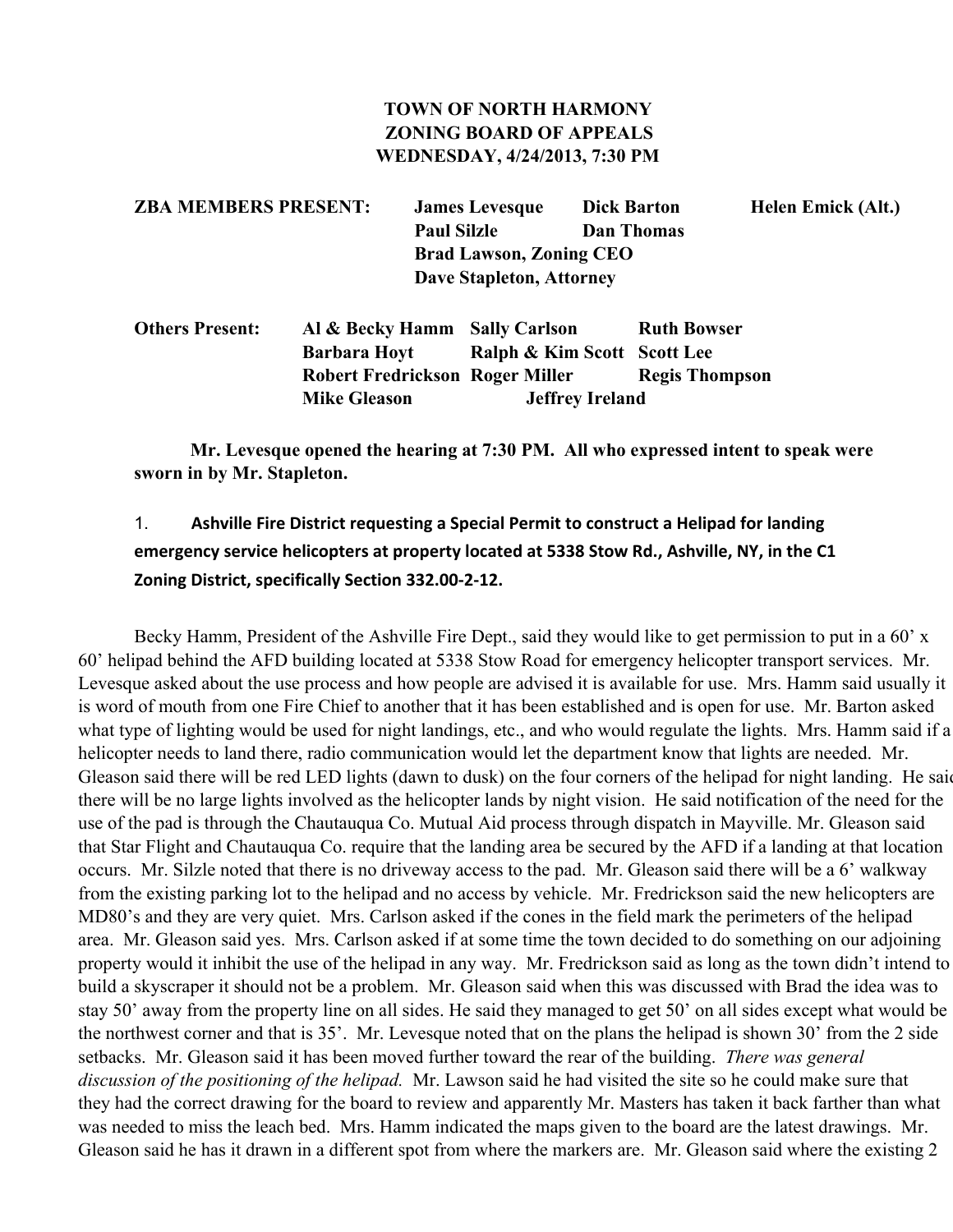survey markers are shown on the drawing is where the helipad will start. Mr. Barton asked what the pad would be constructed of. Mr. Fredrickson said it has to be 6" thick concrete and must be completely flat. Mr. Gleason said they will put the tubing in to heat the helipad, but they will not put the boiler in yet because it is an extra \$30,000.00. **ZBA**

**4/24/13 (Pg. 2)**

Mr. Levesque asked if there is a drainage plan. Mr. Lawson said the ground is gravel there and the drainage is pretty good. *There were general questions and discussion about the helipad use which does not impact the request before the board.* Mr. Thomas asked if there is no driveway to get to the helipad and it is not heated, who will remove the 6' of accumulated snow in January. Mr. Gleason said the department would have to remove the snow with a snow blower. Mr. Hamm said the helicopters are made out of light weight composite and the helipad is a much safer alternative for landing than a field. Mr. Silzle thanked the fire department for taking responsibility for the helipad. *There was discussion of funding sources for the helipad.* Mr. Stapleton said he noted on the survey that the property where the pad will be located is deeded to the Ashville Fire District and it is the Ashville Fire Department applying for the permit. He asked if there was a resolution from the District authorizing the Dept. to apply for the permit. Mrs. Hamm said they have a document to be signed allowing the Department to lease the property from the district and then when the building project is complete the lease will revert back to the District. Mr. Stapleton asked if a copy of the lease would be provided to Mr. Lawson. Mrs. Hamm said yes. Mr. Levesque asked who maintains liability insurance. Mrs. Hamm said the Fire Department does while it is under construction an then the District will on completion.

Mr. Ireland said there would be a general liability policy through the department while it is being constructed and the Ashville Fire District will be named additional insured on that policy. He said when the construction is complete and the lease reverts to the district, it will be automatically covered under the district's policy. The lease will only be in effect during construction. Mrs. Carlson asked if there is inspection by the FAA in addition to Mr. Lawson's inspection. Mr. Gleason said the FAA didn't feel they would need to inspect unless there were helicopter's being kept and/or fueled there. He said they would look at it and it would be on their list of coordinates. Mr. Gleason said the bid for construction has not been awarded yet, but the specs include insurance for the town. He said they obtained specs from the website for the helipad design. Mrs. Emick asked if the Department has provided a copy of the resolution authorizing Mrs. Hamm as Department President to sign the permit application for the helipad. Mr. Gleason said it is in the Fire Dept. minutes that Mrs. Hamm is to fill out the application to submit to the Zoning CEO. Mr. Stapleton asked to speak to Mr. Gleason in private. Mr. Lawson stated for the record that the Ashville Fire Department embarks on this project knowing full well that the property alongside can still be used for anything that i a permitted use or use by special permit which in turn could hamper the helipad being used (i.e. height, size, etc.). Mr. Stapleton said in his conversation with Mr. Gleason he understands that the District has approved all of this activity and the Chairman of the District Commissioners is present. He said the Special Use Permit runs with the owner of the land; the Department is only going to have the lease for a short period of time while the pad is under construction; after the lease is over the pad will continue to be there and subject to the Special Use Permit, but it will be the District as owner of the property that will be burdened by that. He asked Barbara Hoyt as Chairman of the District Commissioners to commit on the record the approval of this application by the Department and to acknowledge that the District through regular meetings has approved this and they understand they will be subject to the Special Use Permit and any conditions that may be attached to it after the construction and lease are complete and the property is turned back over to the District. Barbara Hoyt said that is correct and what the District has agreed upon. Mr. Levesque asked if anyone had any questions regarding this application.

### **Mr. Levesque motioned to approve the application of Ashville Fire District requesting a Special Permit to construct a Helipad for landing emergency service helicopters at property located at**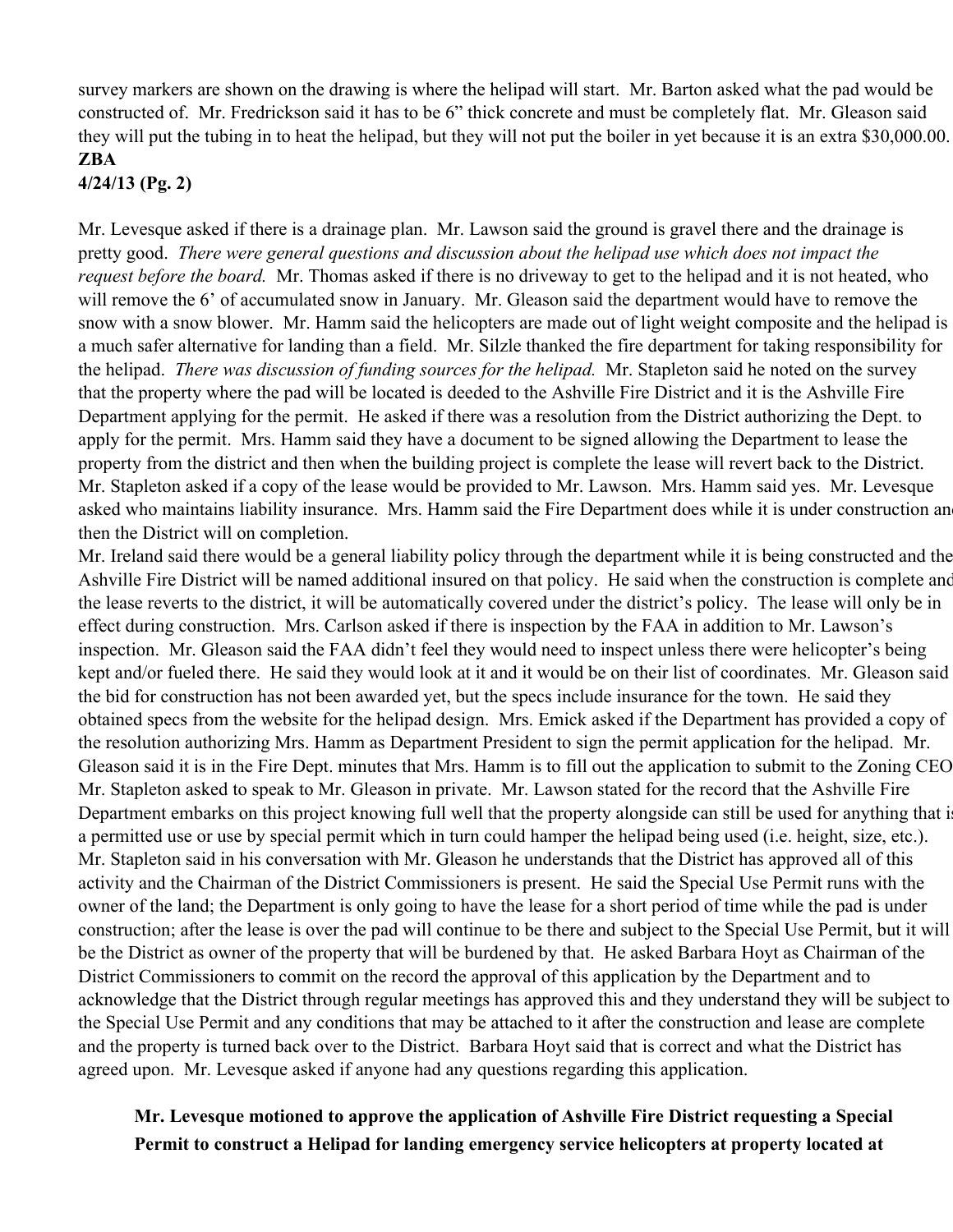**5338 Stow Rd., Ashville, NY, in the C1 Zoning District, specifically Section 332.00212 as outlined above. Mrs. Emick seconded and the motion was carried unanimously.**

### **ZBA 4/24/13 (Pg. 3)**

## 2. **J. Regis Thompson, II, requesting Area Variances to construct a covered deck closer to side and rear setbacks that allowed in section 401 of the Zoning Code at property located at 3666 Watson Rd., Stow, NY, specifically Section 332.16-1-2 (old #20-4-2).**

Mr. Thompson said he came to request a permit to put a roof no more than 6' over an open post deck that can be covered with canvas in the winter on the rear of his cottage. He said he intends to insure proper drainage for the roof. Mr. Levesque asked for confirmation that the roof will be no more than 6' in length and the deck will be 16' wide. Mr. Thompson said that is correct and it will have no walls. Mrs. Emick noted that there is currently a 4' overhang and asked if the roof would be that type of replacement with a slope and attached to the house itself or if the roof would be supported by the posts themselves. Mr. Thompson said the roof would be attached to the house at approximately the location of the little window at the peak of the house. He said the style of the roof will be according to what will support the best drainage solution. He said since he has a large 700 gal. concrete water cistern in the ground there, he thinks running seamless gutters all the way around the outside with an underground down spout into the cistern would help with any runoff issues. Mrs. Emick asked if he has blocks located currently in about the position where he wants to locate the deck. Mr. Thompson said they are about 6' from the house but they are placed wider than the deck will be. Mrs. Emick asked what the approximate height of the new roof for the deck is. Mr. Thompson said it would be the same as the current 4' overhang. Mrs. Emick asked if a step would be required to reach the deck. Mr. Thompson said his intent is to be able to step directly onto the deck with no step. Mr. Levesque asked if there are any construction plans for the project. Mr. Thompson said no, as this idea just came about in the last 30 days. Mrs. Emick asked where he currently parks. Mr. Thompson said he parks straight in the gravel area. Mr. Levesque asked if anyone wished to speak regarding the application.

Mr. Miller said he does not have a great deal of concern about the project, but he would like to see some plans drawn up in advance. Mr. Miller asked for a determination of who gets to use the ROW located there. He said Mr. Thompson maintains that only he and Mr. Miller have deeded access to it. Mr. Levesque said he would be concerned with the blocking of any ROW. *There was general discussion of the ROW situation.* Mr. Stapleton said the deeds of other properties would have to be examined to determine that. Mrs. Emick said her concern was if Mr. Thompson has enough area to park on his property without impeding anyone else's access. It was determined that there would be 27' available for parking without steps on the deck. Mr. Levesque said it is much easier to make a determination if the board has full plans showing all construction details. Mr. Scott expressed concern that Mr. Thompson's septic system and leach bed is located where the deck will be and the possibility that the septic will have to be moved closer to his property.

**Mr. Levesque motioned to table the application of J. Regis Thompson, II, requesting Area Variances to construct a covered deck closer to side and rear setbacks that allowed in section 401 of the Zoning Code at property located at 3666 Watson Rd., Stow, NY, specifically Section 332.1612 (old #2042) for further information to include: building plans showing the septic and leach field location; property lines; construction plans; building materials; roof design; drainage**